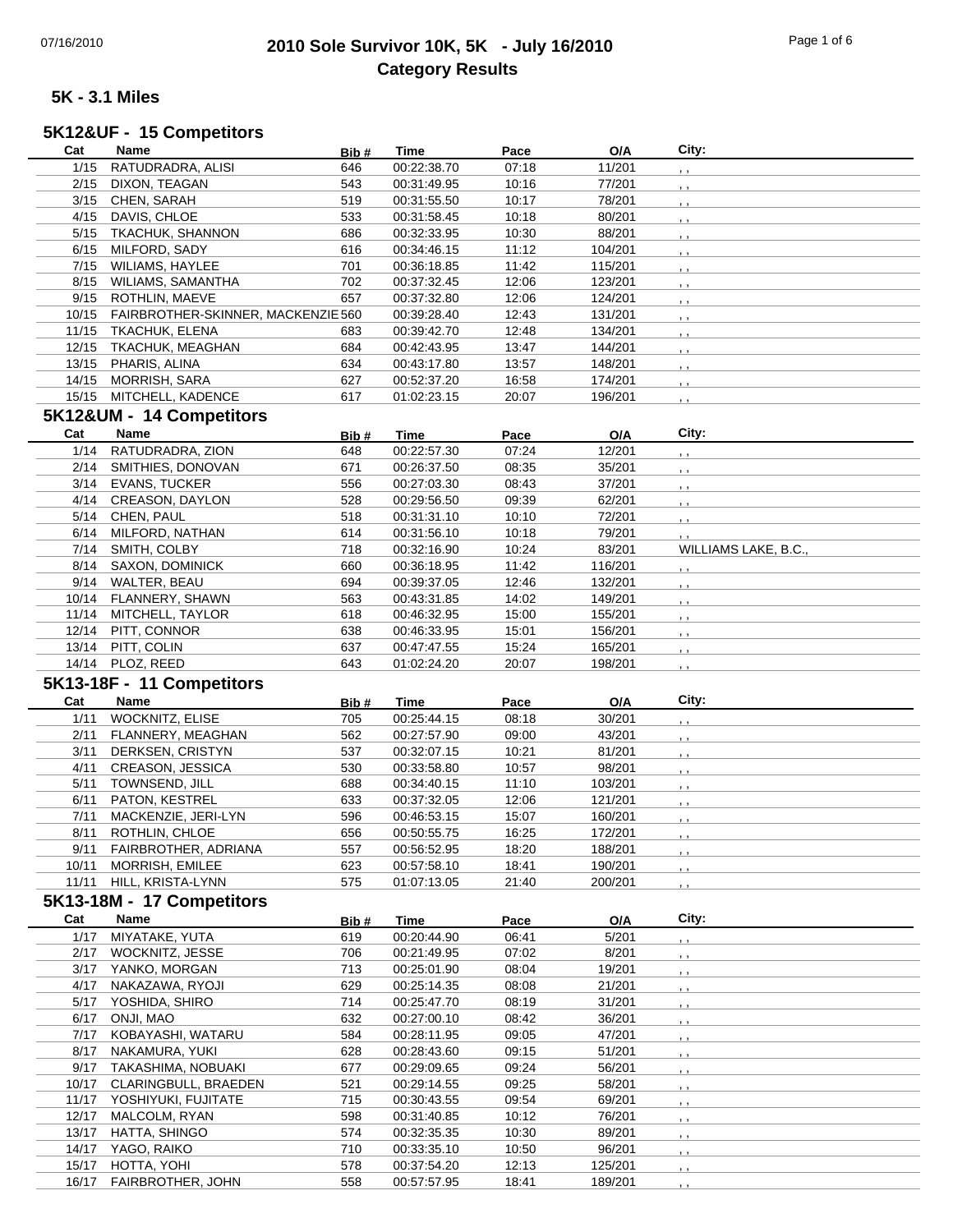## 07/16/2010 **2010 Sole Survivor 10K, 5K - July 16/2010** Page 2 of 6 **Category Results**

### **5K - 3.1 Miles**

# **5K13-18M - 17 Competitors**

| Cat            | <b>Name</b>                           | Bib#       | Time                       | Pace           | O/A                | City:              |
|----------------|---------------------------------------|------------|----------------------------|----------------|--------------------|--------------------|
| 17/17          | MORRISH, MATTHEW                      | 625        | 00:57:58.45                | 18:41          | 191/201            |                    |
|                | 5K19-29F - 21 Competitors             |            |                            |                |                    |                    |
| Cat            | Name                                  | Bib#       | <b>Time</b>                | Pace           | O/A                | City:              |
| 1/21           | DEMARTINI, KAYLA                      | 535        | 00:27:57.70                | 09:00          | 42/201             |                    |
| 2/21           | TETACHUK, DANIELLE                    | 679        | 00:28:08.70                | 09:04          | 45/201             | $, \cdot$          |
| 3/21           | SHINOKI, NOBUE                        | 666        | 00:28:45.85                | 09:16          | 52/201             |                    |
| 4/21           | CYTKO, KYLA                           | 531        | 00:29:14.55                | 09:25          | 59/201             | , ,                |
| 5/21           | <b>VIROSTEK, DAWN</b>                 | 691        | 00:30:36.75                | 09:52          | 68/201             | , ,                |
| 6/21           |                                       | 652        | 00:30:54.25                |                | 70/201             | , ,                |
|                | RIVIERE, SHANNON                      | 582        |                            | 09:58          |                    | , ,                |
| 7/21           | KING, LESLIE                          |            | 00:32:10.90                | 10:22          | 82/201             | , ,                |
| 8/21           | SAWCHUCK, JESIKA                      | 659        | 00:32:33.75                | 10:30          | 87/201             | , ,                |
| 9/21           | STRINGER, KATIE                       | 676        | 00:32:43.55                | 10:33          | 91/201             | $, \cdot$          |
| 10/21          | DERKSEN, CARLYN                       | 536        | 00:34:25.10                | 11:06          | 102/201            | , ,                |
| 11/21          | DIBBEN, CHARLENE                      | 541        | 00:35:07.80                | 11:19          | 107/201            | , ,                |
| 12/21          | MARTIN, BRIANNE                       | 599        | 00:35:34.80                | 11:28          | 109/201            | , ,                |
| 13/21          | MICHALSKY, SHANEL                     | 613        | 00:37:32.35                | 12:06          | 122/201            | , ,                |
| 14/21          | WISNIEWSKI, EVA                       | 704        | 00:38:01.20                | 12:15          | 126/201            | , ,                |
| 15/21          | DYKSTRA, JENNA                        | 550        | 00:38:35.15                | 12:26          | 129/201            | , ,                |
| 16/21          | LAUGHLIN, EMELIA                      | 586        | 00:41:04.15                | 13:14          | 138/201            | $, \, , \,$        |
| 17/21          | GOSS, GINA                            | 569        | 00:41:20.35                | 13:20          | 139/201            | , ,                |
| 18/21          | MACIEJEWSKI, JESSICA                  | 594        | 00:46:44.10                | 15:04          | 158/201            | $, \, , \,$        |
| 19/21          | DESHARNAIS, RACHEL                    | 539        | 00:46:53.55                | 15:07          | 162/201            | , ,                |
| 20/21          | FALLER, LEONA                         | 595        | 01:02:04.70                | 20:01          | 195/201            | , ,                |
| 21/21          | HILL, LAURA                           | 576        | 01:07:10.65                | 21:40          | 199/201            | , ,                |
|                | 5K19-29M - 9 Competitors              |            |                            |                |                    |                    |
| Cat            | Name                                  | Bib#       | <b>Time</b>                | Pace           | O/A                | City:              |
| 1/9            | ISHIHARA, TAKEAKI                     | 579        | 00:19:31.65                | 06:17          | 2/201              |                    |
| 2/9            | DIBBEN, MITCHEL                       | 542        | 00:22:29.10                | 07:15          | 10/201             | , ,                |
| 3/9            | GOESEELS, EVAN                        | 567        | 00:25:37.05                | 08:15          | 28/201             | , ,                |
|                |                                       | 547        |                            |                | 38/201             | $, \, , \,$        |
| 4/9            | DUECK, TRAVIS                         |            | 00:27:12.25                | 08:46          |                    | $, \, ,$           |
| 5/9            | KAWASAKI, KENTO                       | 580        | 00:27:53.90                | 08:59          | 41/201             | , ,                |
| 6/9            | YANAGISAWA, HIROKI                    | 711        | 00:28:07.10                | 09:04          | 44/201             | , ,                |
| 7/9            | <b>BOWIE, MARK</b>                    | 803        | 00:31:33.10                | 10:10          | 73/201             | $, \, , \,$        |
| 8/9            | MCCLUNG, STERLING                     | 605        | 00:36:48.15                | 11:52          | 118/201            |                    |
| 9/9            | THOMPSON, ANDREW                      | 680        | 00:54:18.15                | 17:30          | 183/201            |                    |
|                |                                       |            |                            |                |                    |                    |
|                | 5K30-39F - 28 Competitors             |            |                            |                |                    |                    |
| Cat            | Name                                  | Bib#       | Time                       | Pace           | O/A                | City:              |
| 1/28           | WAKALUK, TRACY                        | 692        | 00:21:44.60                | 07:00          | 7/201              |                    |
| 2/28           | RATUDRADRA, RENEE                     | 647        |                            | 07:29          | 13/201             |                    |
| 3/28           | WOODMAN, JACKIE                       | 708        | 00:23:14.55<br>00:23:33.80 |                |                    |                    |
| 4/28           | MATWE, JANINE                         | 603        | 00:24:55.65                | 07:35<br>08:02 | 15/201<br>18/201   | , ,                |
|                |                                       |            |                            |                |                    |                    |
| 5/28<br>6/28   | <b>WIENS, CHARMAINE</b>               | 698<br>604 | 00:25:15.70<br>00:25:22.55 | 08:08          | 22/201             |                    |
|                | MCCLUNG, ANGELA                       |            | 00:27:24.55                | 08:10          | 25/201             |                    |
| 7/28           | FRENETTE, JODY                        | 566        | 00:28:10.15                | 08:50          | 40/201             |                    |
| 8/28           | MARTY, JOCELYN                        | 600        |                            | 09:05          | 46/201             |                    |
| 9/28           | POLLICE, BARBARA                      | 644        | 00:28:43.35                | 09:15          | 50/201             |                    |
| 10/28          | CONRAD, DARICE                        | 525        | 00:28:51.45                | 09:18          | 53/201             |                    |
| 11/28          | STACHERUK, SUSAN                      | 674        | 00:30:10.55                | 09:43          | 65/201             | , ,                |
| 12/28          | <b>BOND, REBECCA</b>                  | 511        | 00:30:31.70                | 09:50          | 67/201             |                    |
| 13/28          | LOOSE, THEA                           | 593        | 00:31:09.20                | 10:02          | 71/201             | , ,                |
| 14/28          | LEE, EUNYOUNG                         | 588        | 00:31:37.65                | 10:11          | 75/201             | , ,                |
| 15/28          | <b>BLACK, JODIE</b>                   | 717        | 00:32:16.95                | 10:24          | 84/201             | LETH., AB., CANADA |
| 16/28          | NEUMEIER, MELISSA                     | 630        | 00:32:54.60                | 10:36          | 93/201             | $, \, , \,$        |
| 17/28          | ALBIZZATI, TARYN                      | 502        | 00:32:59.75                | 10:38          | 94/201             |                    |
| 18/28          | <b>CREASON, ASHLEE</b>                | 527        | 00:33:59.20                | 10:57          | 99/201             |                    |
| 19/28          | DUQUETTE, LAURIE                      | 549        | 00:34:08.15                | 11:00          | 100/201            | , ,                |
| 20/28          | KINDRAT, TANYA                        | 581        | 00:34:55.55                | 11:15          | 106/201            |                    |
| 21/28          | LOOSE, TAMMY                          | 592        | 00:35:55.05                | 11:35          | 112/201            |                    |
| 22/28          | SIGSWORTH, JENNIFER                   | 667        | 00:37:11.95                | 11:59          | 120/201            | $, \cdot$          |
| 23/28          | DODDS, SASHA                          | 545        | 00:42:35.55                | 13:44          | 143/201            | , ,                |
| 24/28<br>25/28 | FAIRBROTHER, NATALIE<br>PHARIS, LEONA | 559<br>635 | 00:42:44.40<br>00:43:17.80 | 13:47<br>13:57 | 145/201<br>147/201 | , ,                |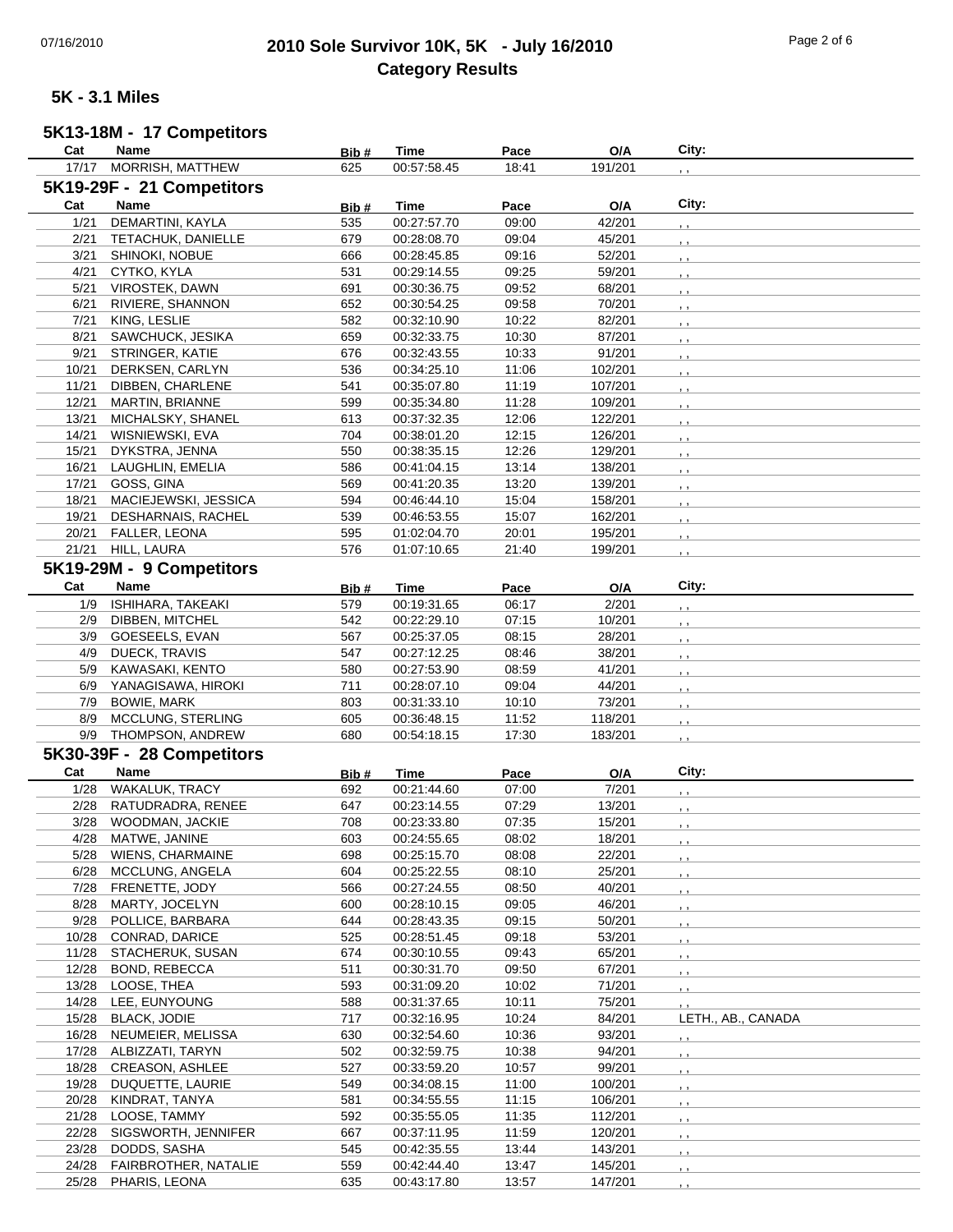## 07/16/2010 **2010 Sole Survivor 10K, 5K - July 16/2010** Page 3 of 6 **Category Results**

**Cat Name Bib # Time Pace O/A City:**

### **5K - 3.1 Miles**

#### **5K30-39F - 28 Competitors**

| 26/28 | SCHWINDT, TANYA           | 663   | 00:46:44.70 | 15:04 | 159/201 | , ,                |
|-------|---------------------------|-------|-------------|-------|---------|--------------------|
| 27/28 | <b>RECK, ANGEL</b>        | 719   | 00:47:48.10 | 15:25 | 166/201 | LETH, AB,          |
|       | 28/28 PLOSZ, CORI         | 642   | 01:02:23.45 | 20:07 | 197/201 |                    |
|       | 5K30-39M - 13 Competitors |       |             |       |         |                    |
|       |                           |       |             |       |         |                    |
| Cat   | Name                      | Bib#  | Time        | Pace  | O/A     | City:              |
| 1/13  | KLOSS, KENDALL            | 583   | 00:18:28.25 | 05:57 | 1/201   | , ,                |
| 2/13  | CONRAD, MARTIN            | 526   | 00:20:28.55 | 06:36 | 4/201   | $5 - 5$            |
| 3/13  | <b>MONTY, ARON</b>        | 622   | 00:20:49.15 | 06:42 | 6/201   | , ,                |
| 4/13  | WOODMAN, PETER            | 709   | 00:23:24.50 | 07:32 | 14/201  | $, \, , \,$        |
|       | 5/13 WIENS, ANDREW        | 697   | 00:25:16.05 | 08:09 | 23/201  | , ,                |
| 6/13  | <b>BLACK, JAMES</b>       | 716   | 00:25:21.55 | 08:10 | 24/201  | LETH., AB., CANADA |
| 7/13  | <b>TOLHURST, MIKE</b>     | 687   | 00:26:31.35 | 08:33 | 34/201  | $, \, , \,$        |
| 8/13  | CREASON, JAMIE            | 529   | 00:28:18.05 | 09:07 | 48/201  | $, \cdot$          |
|       | 9/13 SMITHIES, NEIL       | 672   | 00:29:10.00 | 09:24 | 57/201  | $, \cdot$          |
| 10/13 | SMITH, JASON              | 670   | 00:31:34.15 | 10:10 | 74/201  | , ,                |
| 11/13 | PLOSZ, BRENDAN            | 641   | 00:35:11.05 | 11:20 | 108/201 |                    |
| 12/13 | SCHWINDT, JON             | 662   | 00:37:09.90 | 11:59 | 119/201 | , ,                |
|       | 13/13 DODDS, JOHN         | 544   | 00:42:15.55 | 13:37 | 142/201 | , ,                |
|       |                           |       |             |       |         | , ,                |
|       | 5K40-49F - 27 Competitors |       |             |       |         |                    |
| Cat   | Name                      | Bib#  | Time        | Pace  | O/A     | City:              |
| 1/27  | <b>WOCKNITZ, LYNN</b>     | 707   | 00:24:22.05 | 07:51 | 16/201  | , ,                |
| 2/27  | TENNANT, SANDRA           | 678   | 00:25:33.85 | 08:14 | 27/201  | $, \, \,$          |
| 3/27  | WAKALUK-YANCO, KATHY      | 693   | 00:26:12.30 | 08:27 | 32/201  | , ,                |
| 4/27  | PORTER, JUDY              | 645   | 00:29:02.50 | 09:21 | 55/201  | , ,                |
| 5/27  | <b>WILSON, TAMMIE</b>     | 703   | 00:30:03.85 | 09:41 | 63/201  | , ,                |
| 6/27  | CHEN, WENDY               | 520   | 00:32:24.60 | 10:27 | 86/201  | $, \, \,$          |
| 7/27  | <b>TKACHUK, COLLEEN</b>   | 682   | 00:32:48.50 | 10:34 | 92/201  |                    |
| 8/27  | ENZSOL, LINDA             | 553   | 00:33:00.70 | 10:38 | 95/201  | , ,                |
| 9/27  | ACHESON, SHELLEY          | 500   | 00:33:47.65 | 10:53 | 97/201  | $, \, \, \cdot$    |
| 10/27 | CLARINGBULL, LESLIE       | 522   | 00:34:17.50 | 11:03 | 101/201 | , ,                |
|       |                           |       |             |       |         | $, \, \,$          |
| 11/27 | MONK, SHARON              | 621   | 00:35:38.35 | 11:29 | 111/201 | , ,                |
| 12/27 | <b>BURNEY, GERI</b>       | 516   | 00:36:25.35 | 11:44 | 117/201 | , ,                |
| 13/27 | SITTER, SANDRA            | 668   | 00:38:16.45 | 12:20 | 127/201 | , ,                |
| 14/27 | CERNEY, LINDA             | 517   | 00:38:23.40 | 12:22 | 128/201 | , ,                |
| 15/27 | <b>COLLINGS, MICHEAL</b>  | 524   | 00:39:05.10 | 12:36 | 130/201 |                    |
| 16/27 | LEHR, KARI                | 589   | 00:40:57.05 | 13:12 | 137/201 |                    |
| 17/27 | PITT, MICHELE             | 640   | 00:41:28.20 | 13:22 | 141/201 | , ,                |
| 18/27 | <b>BOURLON, BONITA</b>    | 513   | 00:44:40.85 | 14:24 | 151/201 |                    |
| 19/27 | ROBUTKA, KERRY            | 654   | 00:45:37.25 | 14:42 | 152/201 |                    |
| 20/27 | HIRONIMUS, CLAUDETTE      | 577   | 00:48:26.75 | 15:37 | 167/201 |                    |
| 21/27 | DAVIS, DEBBIE             | 534   | 00:48:27.20 | 15:37 | 168/201 | , ,                |
| 22/27 | FLANNERY, TERRY           | 564   | 00:52:37.15 | 16:58 | 173/201 |                    |
| 23/27 | HANNA, JAMIE              | 573   | 00:54:02.65 | 17:25 | 181/201 | $5 - 5$            |
| 24/27 | LAYNG, DIANE              | 587   | 00:54:29.75 | 17:34 | 185/201 |                    |
| 25/27 | BODIE, LEY                | 509   | 00:54:30.05 | 17:34 | 186/201 |                    |
| 26/27 | MORRISH, MELANIE          | 626   | 00:57:59.70 | 18:42 | 192/201 |                    |
| 27/27 | DOBER-KOINBERG, MICHELLE  | 823   | 01:16:39.00 | 24:43 | 201/201 |                    |
|       |                           |       |             |       |         | , ,                |
|       | 5K40-49M - 15 Competitors |       |             |       |         |                    |
| Cat   | Name                      | Bib # | <b>Time</b> | Pace  | O/A     | City:              |
| 1/15  | WELSH, CAMERON            | 696   | 00:21:59.45 | 07:05 | 9/201   |                    |
|       | 2/15 BOND, COLIN          | 510   | 00:25:05.00 | 08:05 | 20/201  |                    |
|       | 3/15 DERKSEN, JOHN        | 538   | 00:25:22.70 | 08:10 | 26/201  |                    |
|       | 4/15 DESJARLAIS, DENIS    | 540   | 00:25:42.50 | 08:17 | 29/201  |                    |
|       | 5/15 FOMRADAS, ADAM       | 565   | 00:26:31.05 | 08:33 | 33/201  |                    |
|       | 6/15 SAJE, ANDREW         | 658   | 00:27:20.35 | 08:49 | 39/201  |                    |
|       | 7/15 YANKE, JAY           | 712   | 00:28:54.95 | 09:19 | 54/201  |                    |
|       | MILFORD, RICHARD          | 615   | 00:34:46.80 | 11:12 | 105/201 |                    |
| 8/15  |                           |       |             |       |         |                    |
| 9/15  | MONK, KEN                 | 620   | 00:35:37.70 | 11:29 | 110/201 |                    |
| 10/15 | <b>BURNEY, GARY</b>       | 515   | 00:39:51.10 | 12:51 | 135/201 |                    |
| 11/15 | TKACHUK, ROB              | 685   | 00:42:46.80 | 13:47 | 146/201 |                    |
| 12/15 | PITT, DONALD              | 639   | 00:47:47.50 | 15:24 | 164/201 |                    |
| 13/15 | WARD, DEAN                | 695   | 00:48:45.45 | 15:43 | 170/201 |                    |
|       |                           |       |             |       |         |                    |